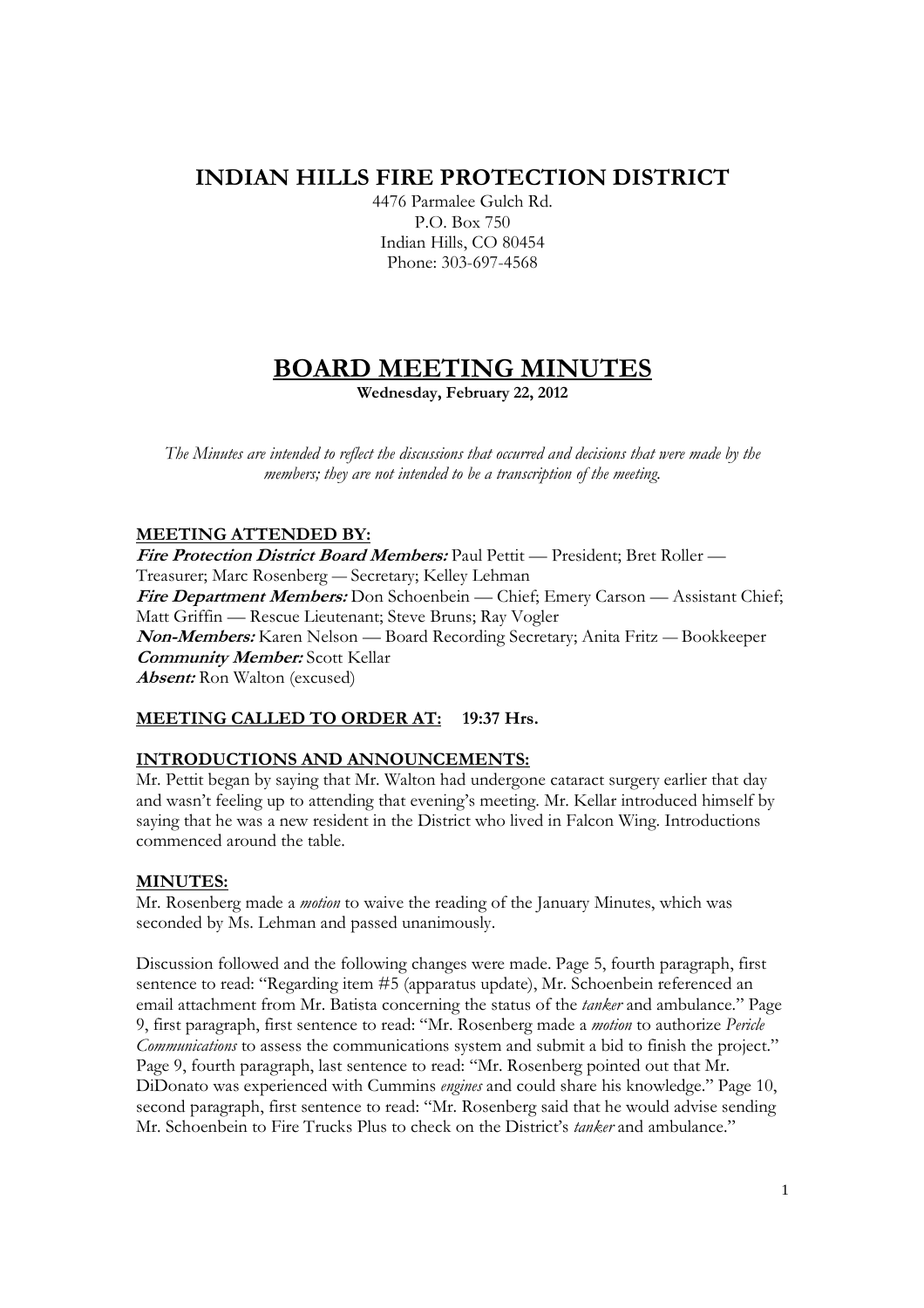Discussion turned to Ms. Nemer's comment that clarified her position on employment contracts. Ms. Nelson said that she would make the change.

Mr. Rosenberg made a *motion* to approve the January Minutes as amended. Ms. Lehman seconded the motion, which passed unanimously.

#### **TREASURER'S REPORT:**

#### **Financial Reports**

Mr. Pettit began by drawing attention to the fact that the District is at 5.63% of budget with 8% of the year complete. Discussion moved to the Profit Loss Budget Performance spreadsheet. Mr. Pettit inquired about account #5253 (Accident/Disability Insurance), which is at 123% year to date. Mr. Pettit asked if the annual premium was higher than anticipated. Ms. Fritz admitted that she'd have to research the issue. She added that the invoices do not contain much detail.

Ms. Fritz explained that all highlighted expenses in the spreadsheet pertain to costs associated with the potential property annex and substation. Until those projects actually happen, the budget will appear skewed, she added, noting that such costs account for almost \$137,000 of budget dollars.

Conversation turned to Checks. Mr. Rosenberg suggested not paying check #11732 to Frontier Communications for \$380 for tower site checks. Mr. Pettit said that he had been led to believe that the expenses would be paid for by Inter-Canyon. Ms. Fritz asked if she should hold or void the check. Mr. Roller suggested waiting and discussing the issue in Old Business.

Mr. Rosenberg made a *motion* to approve checks #11721-11748, excepting checks #11725 and #11742, plus automatic payments, credit card expenses, and bank fees. Ms. Lehman seconded the motion, which passed unanimously.

Ms. Fritz spoke up to say that she needed to purchase an update for QuickBooks. It had been budgeted for, she added. Mr. Pettit acknowledged and approved her request.

#### **DEPARTMENT/OFFICERS' REPORTS:**

#### **Chief's Report** — **Don Schoenbein**

A report was submitted and various items were discussed. Conversation began with item #1 regarding the property being considered for a substation at 5411 Parmalee Gulch Rd. Mr. Schoenbein said that there were possible deed issues as there was no record of the property being sold 12 years ago. It was sold as a "quick sale" and perhaps never recorded, he added. The Harrises have been paying taxes and believe it's theirs, however. Mr. Schoenbein estimated that the District could possibly purchase the land for \$4,000-6,000. He explained that the smaller adjoining parcel won't work because of road access issues. Mr. Roller advised that the next step is to contact Jefferson County Planning and Zoning and explain that the District wanted to acquire ½ acre with no septic/well and electric only.

Conversation moved to item #2 regarding Mr. Hall's radio site test and an attachment with details. Mr. Schoenbein shared that Mr. Hall claims that the project work he did is fine. Mr.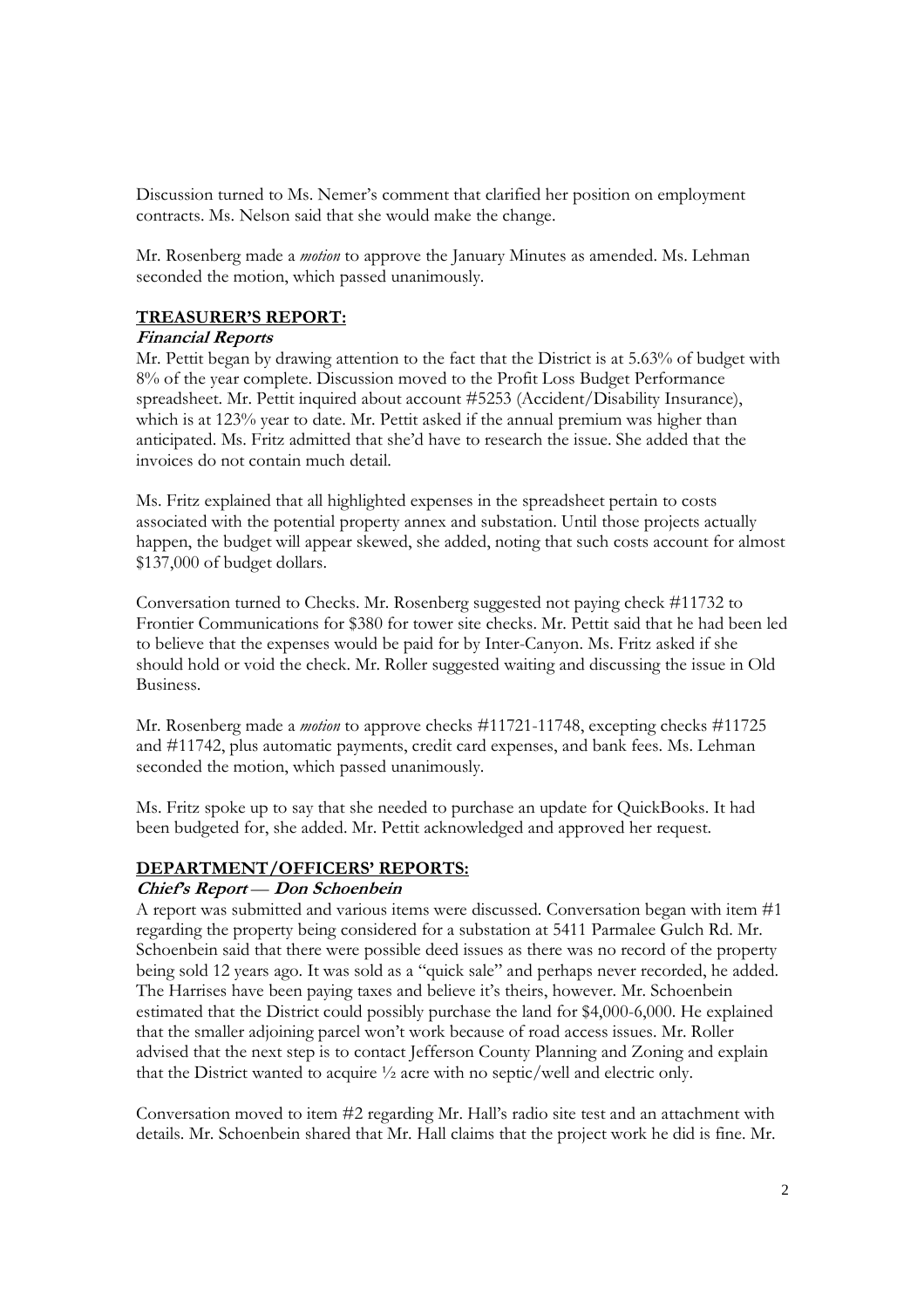Rosenberg added that Mr. Hall has said that he will not do business with the District anymore. Mr. Schoenbein said that Mr. Hall lays the blame with the members' hand-held radios. Seeing as how ten are newly refurbished, it's hard to believe, said Mr. Schoenbein. A decision was made to not overanalyze Mr. Hall's findings.

As an aside, Mr. Pettit said that he had an estimate for new radios with batteries at a cost of \$335 each. Mr. Roller said the pricing didn't sound right. Mr. Pettit said that his estimate had come from Mr. Grazi, whose company was a Kenwood dealer. "Here we go again . . ." began Mr. Roller, who proceeded to list the wrongdoings that Grazi had done to the District in the past. Mr. Pettit said that he didn't want to debate such details. Mr. Grazi is getting the frequencies for the District presently, Mr. Pettit reminded, adding that he didn't want to change vendors for that. Mr. Kellar asked about what system the District uses. "Our own VHF," answered Mr. Schoenbein.

Discussion turned to item #3 regarding the apparatus status with Fire Trucks Plus. Mr. Schoenbein said that the tanker is in California with a production schedule slated for completion on May 12. He referenced pictures of the truck, which were attached to his report. Mr. Schoenbein said that he still felt he was getting the runaround a bit regarding the ambulance. Mr. Rosenberg said that he had spoken with Mr. Batista and relayed that apparatus 384 is on its last legs and that the Board is coming down hard on the Chief. Mr. Batista had responded that he would try to expedite work on the ambulance. Mr. Rosenberg estimated that delivery was still four to six weeks away.

Mr. Roller returned conversation to the tanker and asked the Chief if he believed the truck in the pictures was really the District's. "Yes," answered Mr. Schoenbein, who explained that he had talked to a vice-president at Mack as well as a sales representative who had verified that.

Mr. Schoenbein moved to item #4 in his report regarding a grant synopsis. He shared that grant dollars overall have been reduced, with rural fire departments taking the hardest hit. Mr. Schoenbein then proceeded to detail the various grants options, beginning with those offered through FEMA and Homeland Security. Regarding the Assistance to Firefighter Grant, Mr. Schoenbein said that it's generally a 50% matching grant with rural fire departments competing for the smallest amount of money. He added that the cycles are running way behind for this grant. Mr. Schoenbein next discussed the Fire Prevention and Safety Grant, which he said he had submitted an application for two years ago but not the previous year. There is \$335 million in this fund, he added.

Moving on to grants offered through the Colorado State Forest Service, Mr. Schoenbein noted that such grants do not require matching funds. He said that he had submitted an application last year to the Volunteer Fire Assistance grant program for wildland equipment and shelters but had not received any money.

Mr. Schoenbein turned conversation to grants offered through the Colorado Department of Public Health and Environment. He said that 50% matching funds are required. As such, he said that he has not submitted any grant requests. Mr. Schoenbein said that he had put in for grants from both the Firemen's Fund Insurance Company and Firehouse Subs Public Safety Foundation in the past for a thermal imaging camera. Because he had been unsuccessful in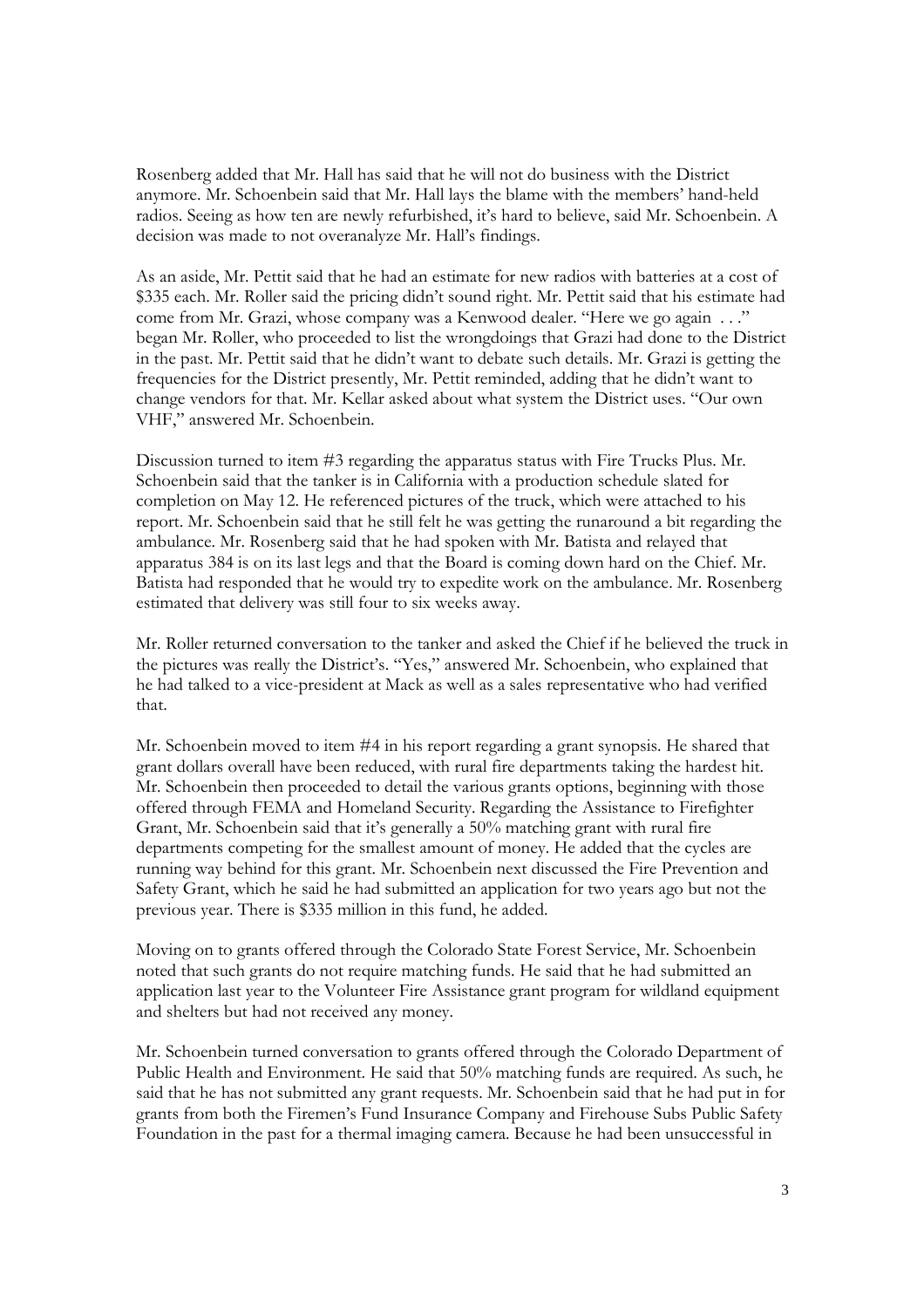securing grant money, Mr. Schoenbein said that he is now looking for a local group to sponsor the purchase, a project that Ms. Kniss has offered to help with.

Conversation turned to item #5 on the Chief's Report regarding Officer appointments. Mr. Schoenbein said that Ms. Sears had been named Rescue Captain.

Regarding item #6 (mechanic insurance policy), Mr. Schoenbein said that a "garage keeper policy" is designed for mechanics who repair equipment from other departments. Mr. DiDonato would need a personal liability policy, which Mr. Tribbett said would run \$1,500 per year. That's 10% of the maintenance budget, Mr. Schoenbein noted. As such, he said that he didn't recommend it. For now, apparatus would need to be sent to Evergreen when work is required, he concluded. Mr. Pettit asked about what type of coverage is required for members to work on the trucks. "None," answered Mr. Schoenbein, since all major work is sent out. He asked if there were any questions. There were none.

Mr. Schoenbein finished his report by summarizing the calls for the month (item  $#7$ ), which totaled 12. He added that there had been two calls that day. Thirteen of the 21 calls for the year had involved accidents on Hwy. 285, he shared.

As an aside, Mr. Schoenbein turned attention to the last page of his report, which showed activity on the District's website. Mr. Kammerzel had done a breakdown of the number of hits per month. There had been very few visits in the last year with the exception of the time right around the Fourth of July. In addition, average visit time was 47 seconds. Mr. Schoenbein said that he had concluded that people rarely visit the site unless they are looking for specific information.

#### **Assistant Chief's Report — Emery Carson**

Mr. Carson said that work had begun on the Fourth of July. The Department was planning to hire Ms. Witt from the Big Chili to help coordinate and fundraise for the event. She would take 10% of the net profit from the whole day, contributed Mr. Rosenberg, who added that Ms. Witt had come to the Department's last Business meeting. Mr. Schoenbein added that she's with the Evergreen Chamber of Commerce. Mr. Rosenberg shared that the goal is to bring in \$8,000 profit this year, of which \$800 would be paid to Ms. Witt. Mr. Roller said that he thought that sounded good. In addition, mention was made of a fundraising golf tournament, which would be held July 14 at a cost of \$80 per person.

Mr. Carson turned conversation to the apparatus. He said that apparatus 366 needs work and would be going to the shop because of carburetor and light problems.

Mr. Rosenberg spoke up to say that Ms. Evans had died, along with Mr. Evans's father. Mr. Schoenbein said that he had instructed Ms. Nelson to send flowers. Mr. Carson said that Ms. Evans's memorial would be held that Friday at 1 pm at the Bear Creek Nursing Home. As an aside, Mr. Rosenberg said that good progress had been made on scheduling training.

#### **OLD BUSINESS:**

#### **Communications System**

Mr. Pettit shared that he had visited the Smokey Hill site with Jefferson County representatives. It was determined that the District could use the County's tower and could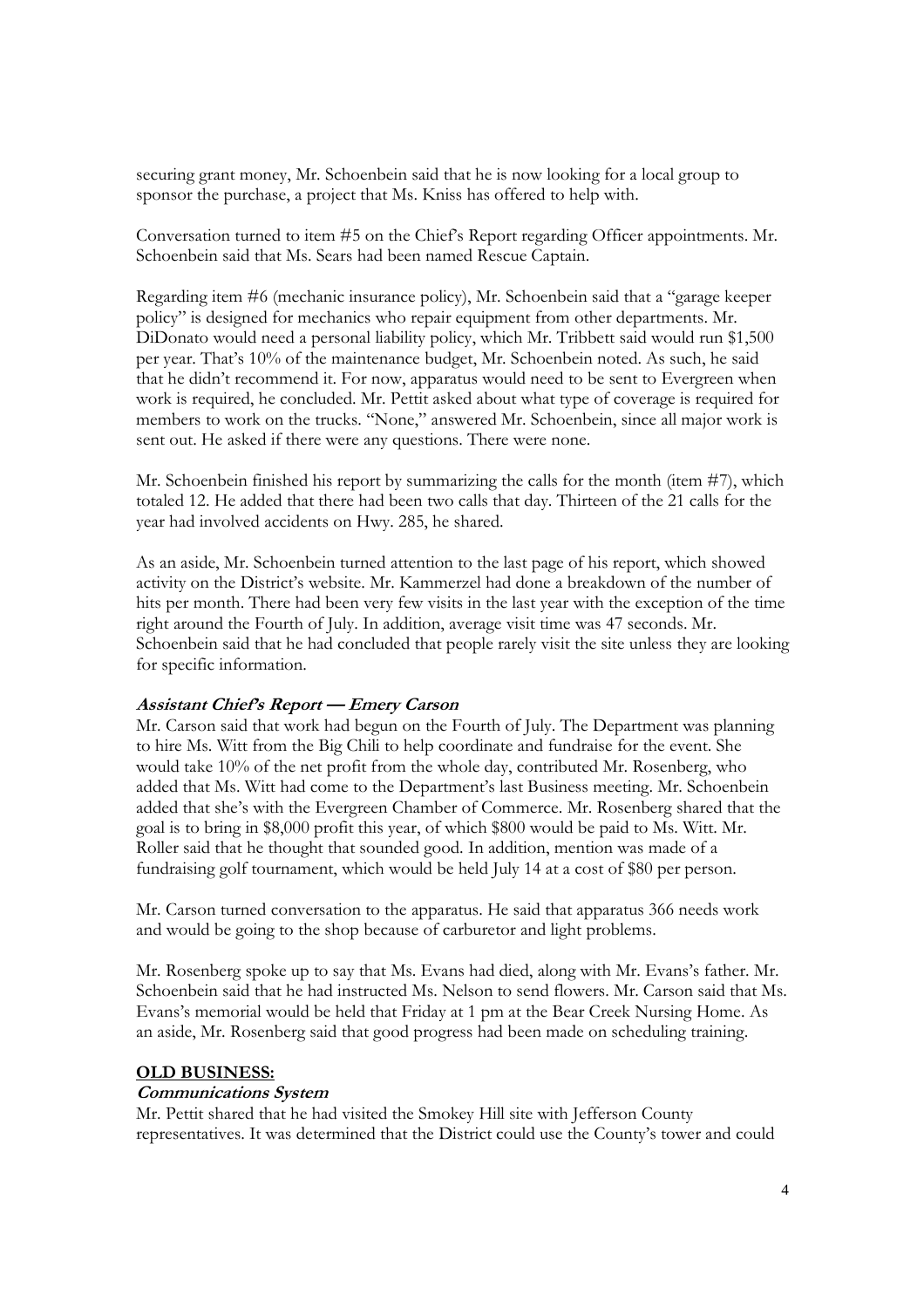replace the omni antenna with a directional antenna. APCO had kicked back the frequency paperwork, which had been resubmitted, Mr. Pettit added. The paperwork would go to the FCC next. Discussion followed about the frequencies. Mr. Rosenberg asked about the prognosis on the system. It is good, answered Mr. Pettit, who added that there would be two repeater pairs. The holdup now is the new County dispatch system, he said, adding that everything would be converted to digital in 2013.

Mr. Pettit relayed that cameras at the site would help prevent break-ins. Mr. Rosenberg asked if Mr. Pettit had been in contact with Pericle Communications. Mr. Pettit responded that he had called and left messages. Mr. Roller stated that he felt an independent assessment needed to be performed on a consultant basis.

Mr. Kellar spoke up to say that he is the Homeland Security coordinator for the region and could attest to the fact that Pericle is a good company to work with. Mr. Roller asked Mr. Kellar if he wanted to make a call to the company on the District's behalf. Mr. Kellar answered that he could do that. He added that Pericle is a professional company that does an excellent job for mountain communities. Mr. Pettit said that Pericle has an impressive list of government agency clients.

Mr. Carson asked who would be dispatching during the County switchover. The State dispatch center, answered Mr. Pettit. Mr. Kellar spoke up to say that the District shouldn't notice any difference during that process. Mr. Schoenbein asked about the Camp George West dispatching site. Mr. Kellar said that it was in bad shape.

Mr. Roller turned discussion to a conversation he had had with Mr. Hall. Mr. Roller said that what Mr. Hall said about the Department's radios made sense. Mr. Rosenberg disagreed, adding that Mr. Schoenbein had a new, refurbished radio and didn't get the tone for a call that day. Mr. Roller expressed that he thought it was a good idea to have the radios maintained on a rotating basis. Mr. Hall had quoted a \$175 refurbishing fee per radio, Mr. Roller said.

Mr. Rosenberg questioned why the District should refurbish radios if new ones can be purchased from Grazi for \$335. Mr. Roller expressed that he didn't want to deal with Mr. Grazi again. Mr. Pettit said that Mr. Grazi was offering the radios for the State bid price. Mr. Roller responded that he didn't care. He wanted to break ties with vendors that the District had bad history with and move forward. Both Mr. Rosenberg and Mr. Carson admitted that the current radios were unpredictable. Some days were good; others bad.

Mr. Roller expressed that he thought the smart course would be to hire a new radio vendor that had no history with the District. Mr. Schoenbein cautioned against severing ties with Mr. Grazi until the frequencies had been procured. Mr. Rosenberg suggested that if Pericle thinks Grazi's course of action is okay, perhaps the District should stay the course. Mr. Roller agreed. Mr. Pettit expressed that he wanted Grazi Communications to finish what it had started.

Mr. Carson turned discussion to the Mt. Falcon site. He said that he could pick up the foot locker. Mr. Schoenbein shared that he had sent Mr. Kauffman a form to sign saying that both he and the District agreed that debts had been resolved. Mr. Kauffman had not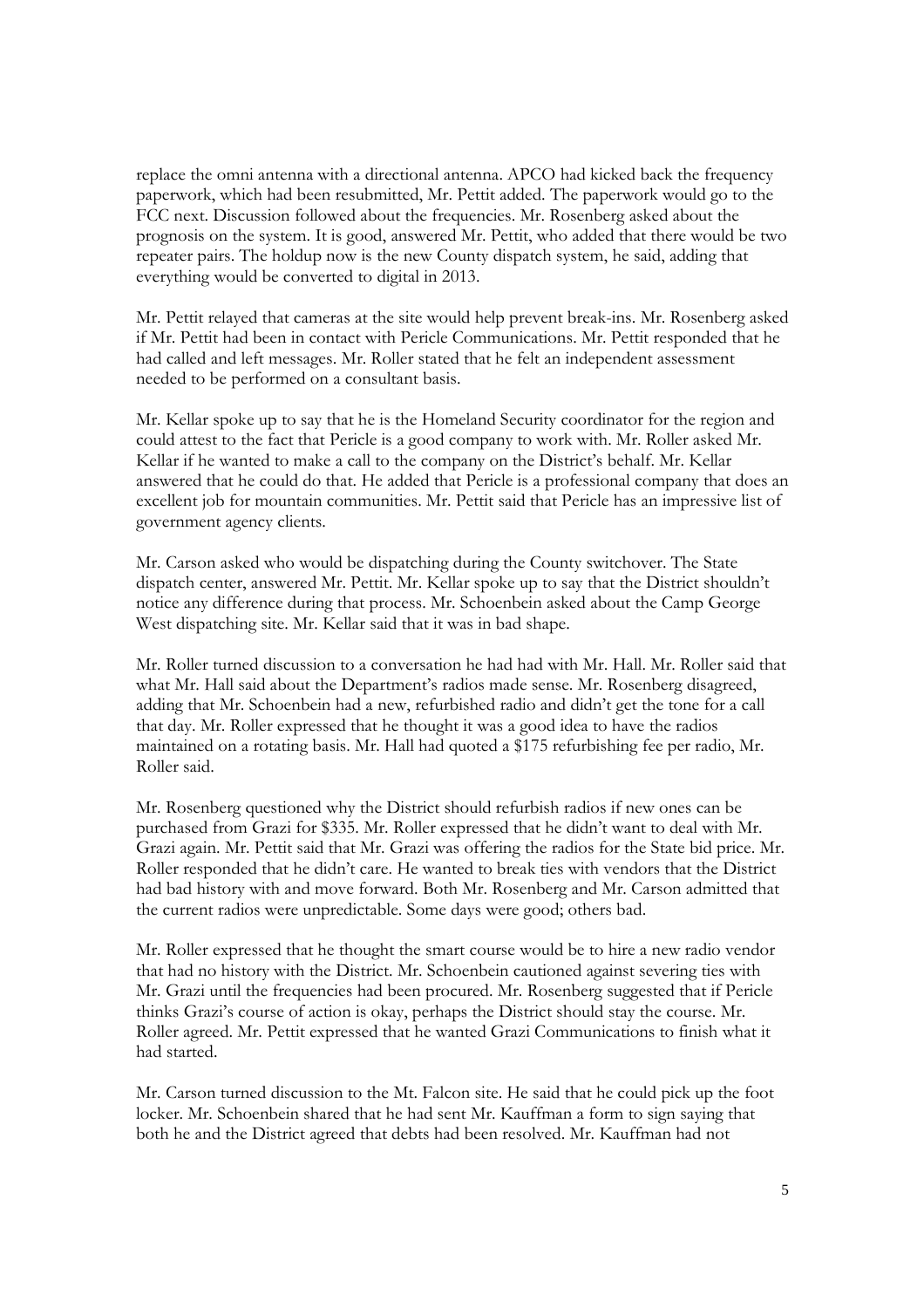returned the form, Mr. Schoenbein added. Mr. Kellar asked if Grazi was working on getting narrow band frequencies. "Yes," responded Mr. Pettit. Mr. Rosenberg advised paying the check to Frontier.

## **Election Update**

Ms. Nelson shared with the Board all of the deliverables that had been produced promoting the upcoming Board of Directors election. Included were updates to the District's website, a mailer to all Indian Hills post office boxholders, postings at locations around the community, articles in two local papers, and a flyer in all local schoolchildren's Friday folders.

Mr. Bruns asked the Board if he could request a private meeting.

### **EXECUTIVE SESSION:**

Ms. Lehman made a *motion* to call an Executive Session per CRS 24-6-402(4)(F) to discuss personnel issues and per CRS 24-6-402(4)(A) to discuss a land acquisition update. Mr. Rosenberg seconded the motion, which passed unanimously. Mr. Pettit called the Executive Session at 21:00. All meeting attendees left the room except for Board members and Mr. Bruns. Recording commenced using the District's recorder.

### **REGULAR SESSION:**

Mr. Pettit called the regular Board meeting back to order at 22:25.

Mr. Pettit announced that a committee of Mr. Rosenberg and Mr. Roller had been formed to deal with Ms. Nemer regarding property acquisition issues in between Board meetings.

Mr. Roller made a *motion* to pursue a counter-offer on the Noble property with terms that were discussed in the Executive Session. Mr. Rosenberg seconded the motion, which passed unanimously.

Mr. Pettit announced that a Special Meeting had been scheduled for February 29 at 5:30 pm to discuss the Chief's duties/responsibilities and a land acquisition update. Mr. Pettit said that food would be supplied. Ms. Lehman said that she would handle the food.

#### **MEETING ADJOURNED AT: 22:30**

There being no more business to discuss, Mr. Rosenberg made a *motion* to adjourn the meeting, which was seconded by Ms. Lehman and passed unanimously.

*President:* 

*Secretary:* 

#### **MOTIONS MADE AND PASSED:**